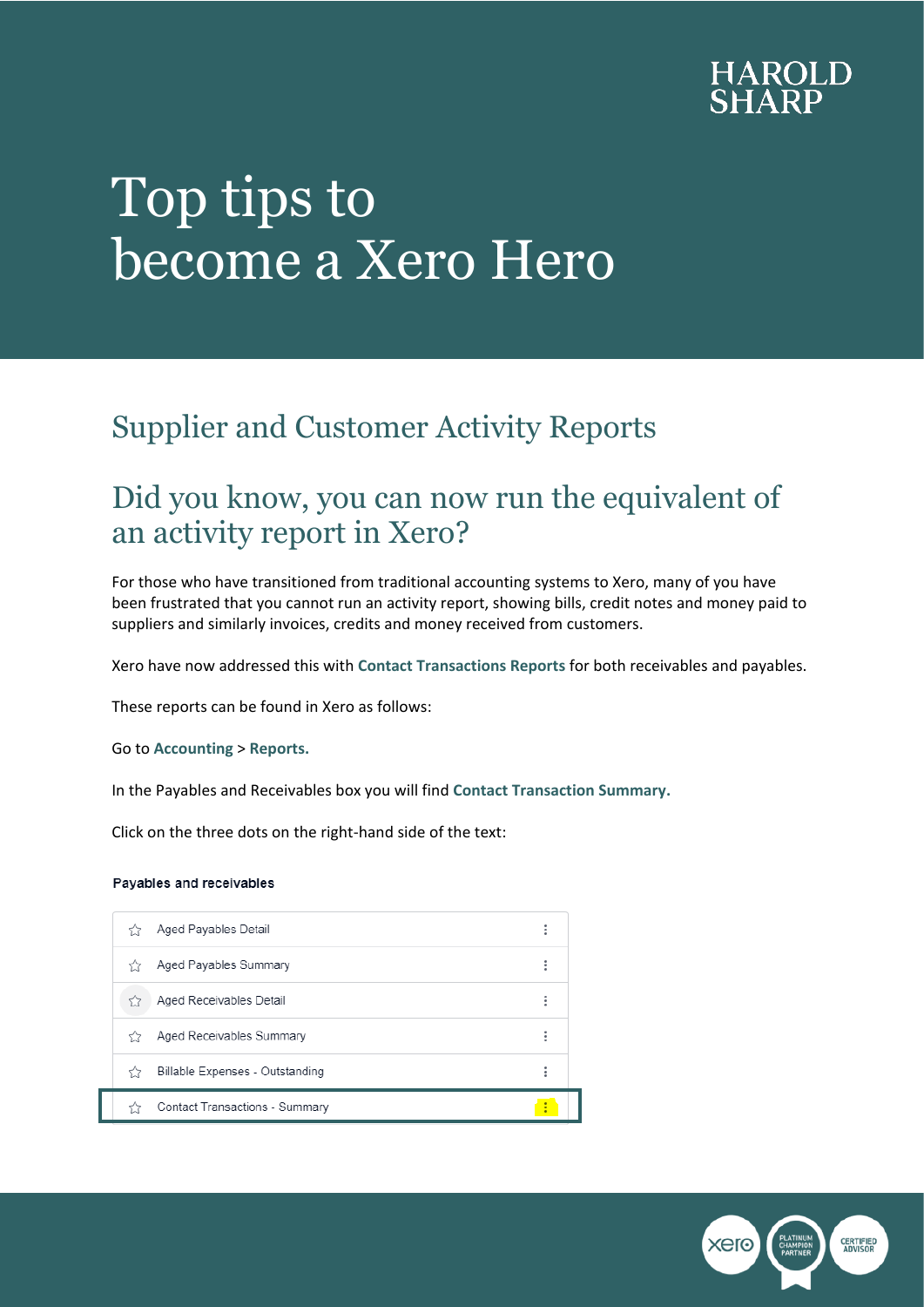This will then give you the option to select:

- Customer invoice activity
- Supplier bill activity
- Contact cash activity

*Top tip:* if you click on the star next to these reports, the reports will then appear in your favourites box at the top.

Once into the report, select the **contact name** and **time period**:

| <b>Contact Transactions - Receivables</b> |                        |                  |                    |  |  |  |  |  |  |  |  |  |
|-------------------------------------------|------------------------|------------------|--------------------|--|--|--|--|--|--|--|--|--|
| Contact (required)                        | Date range: Custom     | Date Search      | Columns            |  |  |  |  |  |  |  |  |  |
| <b>RU</b><br>Ridgeway University          | 1 Jan 2022 31 May 2022 | Transaction Date | 6 columns selected |  |  |  |  |  |  |  |  |  |

#### Next, click **update** to run the report.

*Top tip:* add/remove columns to the report using the dropdown in columns.

Columns

6 columns selected  $\overline{\phantom{0}}$ 

*Top tip:* rearrange the report by selecting **reorder columns**.

| <b>Ridgeway University - Receivables</b>                          | <b>N</b> Reorder columns                  |              |                                       |                           |          |
|-------------------------------------------------------------------|-------------------------------------------|--------------|---------------------------------------|---------------------------|----------|
| Demo Company (UK)<br>For the period 1 January 2022 to 31 May 2022 |                                           |              |                                       |                           |          |
|                                                                   | Once run the report will look as follows: |              |                                       |                           |          |
| <b>Ridgeway University - Receivables</b>                          | <b>Neorder columns</b>                    |              |                                       |                           |          |
| Demo Company (UK)<br>For the period 1 April 2022 to 31 March 2023 |                                           |              |                                       |                           |          |
| <b>Transaction Date</b>                                           | Source                                    | Reference    | Description                           | <b>Transaction Amount</b> | Balance  |
| <b>Ridgeway University</b>                                        |                                           |              |                                       |                           |          |
| <b>Opening Balance</b>                                            |                                           |              |                                       |                           | 6,187.50 |
| 6 Apr 2022                                                        | Receivable Payment                        |              | Payment Ref: P/O CRM08-12 to INV-0020 | (6.187.50)                |          |
| 22 Apr 2022                                                       | Receivable Invoice                        | P/O CRM08-12 | INV Raised INV-0035                   | 6,187.50                  | 6,187.50 |
| 25 Apr 2022                                                       | Receivable Payment                        |              | Payment Ref: P/O CRM08-12 to INV-0035 | (6, 187.50)               |          |
| <b>Total Ridgeway University</b>                                  |                                           |              |                                       | (6, 187.50)               |          |
| <b>Closing Balance</b>                                            |                                           |              |                                       |                           |          |
|                                                                   |                                           |              |                                       |                           |          |